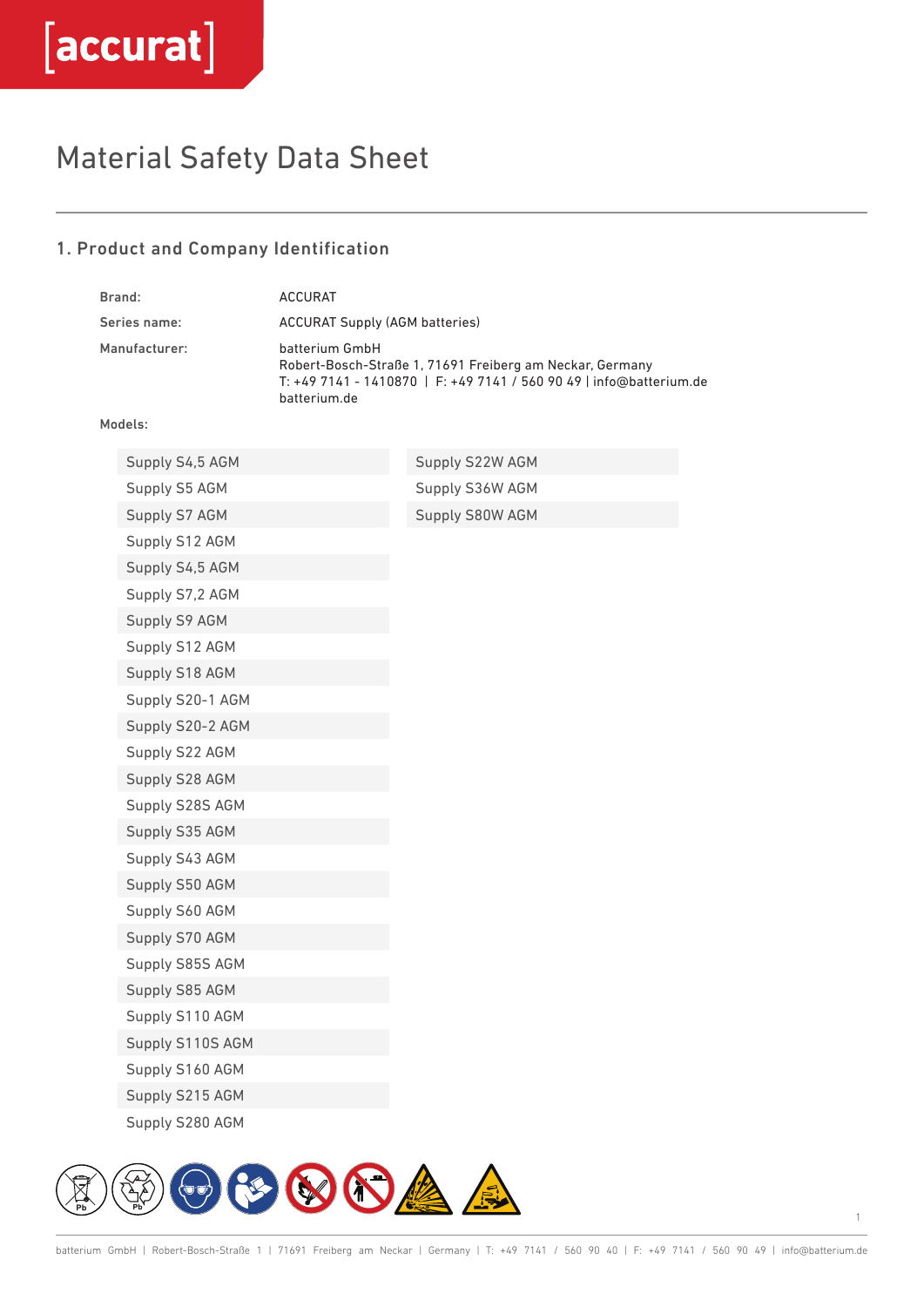### 2. Composition / Information on Ingredients

| Component                                       | Approx. percentage | CAS No.              |
|-------------------------------------------------|--------------------|----------------------|
| Lead (Pb), Lead oxide (PbO)                     | 60 to 70%          | 7439-92-1, 1309-60-0 |
| Calcium (Ca)                                    | < 0.15%            | 7440-70-2            |
| Tin (Sn)                                        | $< 1.0\%$          | 7440-31-5            |
| Sulfuric acid (H <sub>2</sub> SO <sub>4</sub> ) | 10 to 15%          | 7664-93-9            |
| <b>ABS</b>                                      | 5 to 10%           | 9003-56-9            |
| AGM separator                                   | $3$ to $4%$        |                      |

#### 3. Hazards Summary

 $[accurat]$ 

| Sulfuric Acid:                                | Under normal conditions of use, Sulfuric Acid vapors and mist are not generated.<br>Sulfuric Acid vapors may be generated when the product is overheated, oxidized or<br>otherwise processed or damaged.                     |
|-----------------------------------------------|------------------------------------------------------------------------------------------------------------------------------------------------------------------------------------------------------------------------------|
| <b>Lead Compounds:</b>                        | Under normal conditions of use, lead dust, vapors and fumes are not generated. Hazardous<br>exposure may occur when the product is overheated, oxidized or otherwise processed or<br>damaged to create dust, vapor or fumes. |
| Other:                                        | May form explosive air/gas mixture during charging                                                                                                                                                                           |
| <b>Environmental hazards:</b>                 | The contained electrolyte may cause adverse environmental impacts.                                                                                                                                                           |
|                                               |                                                                                                                                                                                                                              |
| Routes of entry and potential health effects: |                                                                                                                                                                                                                              |
| Inhalation:                                   | Sulfuric acid vapors or mist may cause severe respiratory irritation. Lead dust or fumes may<br>cause irritation of upper respiratory tract or lungs.                                                                        |
| Skin contact:                                 | Sulfuric acid may cause severe irritation, burns and ulceration. Lead Compounds are not<br>readily absorbed through the skin.                                                                                                |
| Eye contact:                                  | Sulfuric acid may cause severe irritation, burns and cornea damage and possible blindness.<br>Lead Compounds may cause eye irritation.                                                                                       |
| Ingestion:                                    | Sulfuric acid may cause severe irritation of mouth, throat, esophagus and stomach. Lead<br>ingestion may cause nausea, vomiting, weight loss, abdominal spasms, fatigue and pain in<br>the arms, legs and joints.            |

## 4. First Aid Measures

| Inhalation:   | Move the affected person to fresh air. If they are not breathing, administer articifial respiration. Seek<br>medical attention.                     |
|---------------|-----------------------------------------------------------------------------------------------------------------------------------------------------|
| Skin contact: | Immediately remove contaminated clothing and shoes. Wash off affected area with plenty of<br>water. Consult a physician.                            |
| Eye contact:  | Rinse thoroughly with plenty of water for at least 15 minutes. Consult a physician.                                                                 |
| Ingestion:    | Do not induce vomiting. Rinse mouth and drink plenty of water. Do not administer anything by mouth to<br>an unconcious person. Consult a physician. |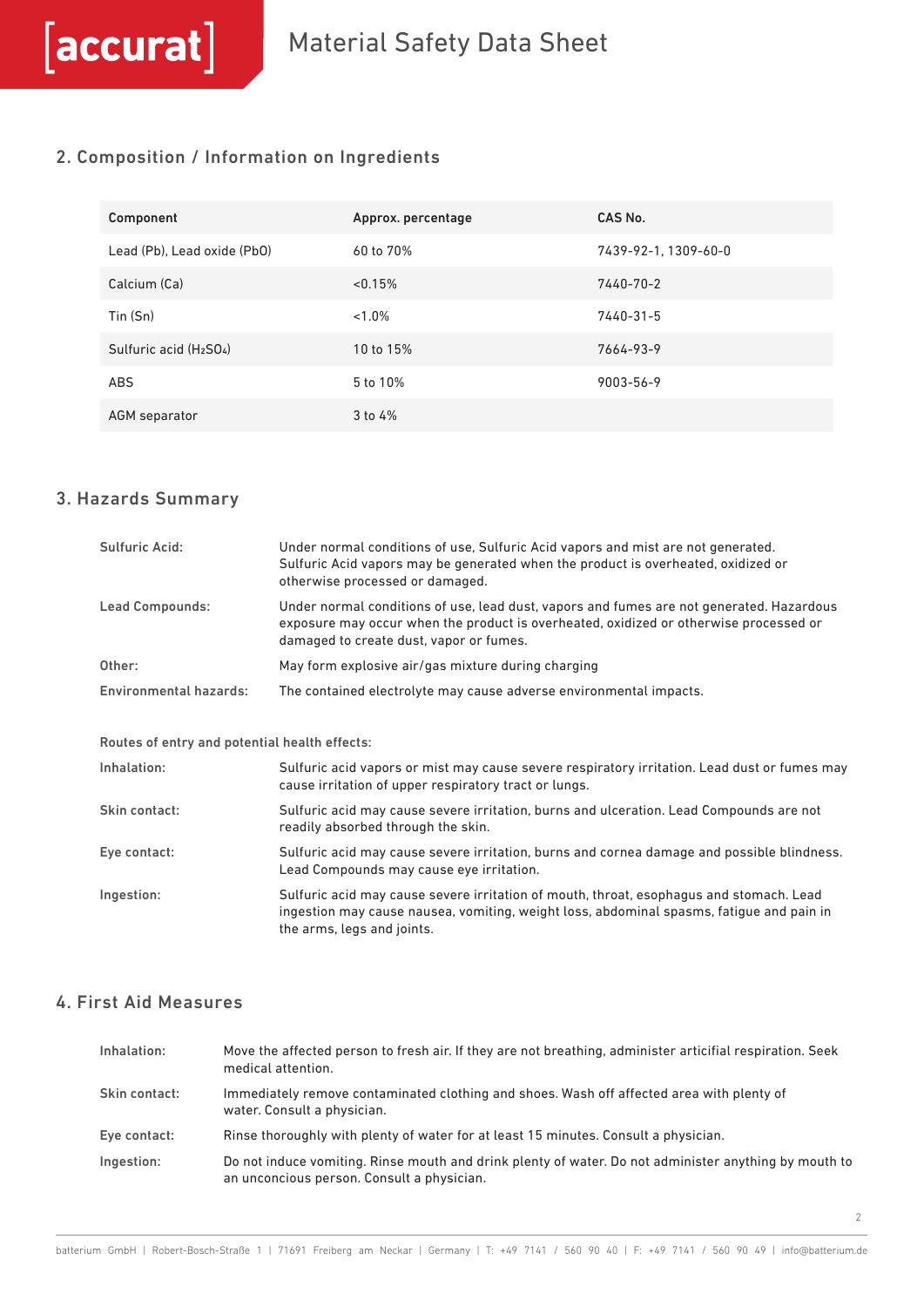# Material Safety Data Sheet

#### 5. Fire Fighting Measures

 $\lceil$ accurat $\rceil$ 

| <b>Characteristics of hazards:</b> | Toxic fumes, gases or vapors may develop during burning. |
|------------------------------------|----------------------------------------------------------|
| Hazardous combustion products:     | CO, CO <sub>2</sub> , acid, hydrogen and oxygen gas.     |
| Extinguishing media:               | Dry chemical powder, appropriate foam, CO <sub>2</sub>   |

Special Fire Fighting Procedures:

If batteries are charging, turn off power. Use positive pressure, self-contained breathing apparratus in fighting fire. Water applied to electrolyte generates heat and causes it to splatter. Wear full fire-fighting suits. Venlilate area well.

Unusual Fire and Explosion Hazards:

Hydrogen and oxygen gases are generated in cells during normal battery operation or when charging. (Hydrogen is flammable and oxygen supports combustion). These gases enter the air throught the vent caps during battery overcharging.

To avoid risk of fire or explosion, keep the battery away from sparks and other sources of ignition. Do not allow metal objects to simultaneously contact both positive and negative terminal of a battery. Venlilate the area well.

#### 6. Accidental Release Measures

Absorb any spilled or leaked contents with appropriate materials such as sand, earth or other inert substances. Ventilate the contaminated area well. Place the broken battery and collected materials in a plastic bag or other non-metallic container, provided it is no longer hot or buring. Always dispose of any materials in accordance with national, state and local regulations. In case any packaging materials are soiled with acid, neutralise the acid and rise the materials before disposal.

#### 7. Handling and Storage

| Handling:    | Never lift a battery by its terminals. Prevent any risk of short cicuited terminals.                                                                                                                            |
|--------------|-----------------------------------------------------------------------------------------------------------------------------------------------------------------------------------------------------------------|
| Storage:     | Store in a dry area at room temperature $\langle 30^{\circ}$ C), away from combustible materials, open flames and<br>sources of heat. Make sure the area is well ventilated.                                    |
| Precautions: | The batteries contain diluted suphuric acid. Prevent any risk of short circuits. Do not charge in<br>unventilated areas. Do not use organic solvents or other than recommended chemical<br>cleaners on battery. |

#### 8. Exposure Controls/Personal Protection

Maximum allowable concentration: N/A

Engineering controls: No engineering controls are required for handling undamaged batteries.

Remove jewelry, rings, watches and any other metallic objects while working on batteries. All tools should be adequately insulated to avoid any possibility of short circuits. Do not lay tools on top of the battery. Be sure of discharge static electricity from tools and individual persons by touching a grounded surface in the vicinity of the batteries.

Batteries are heavy. Serious injury can result from improper lifting or installation. Do not lift, carry, install or remove cells by lifting or pulling the terminal posts. Do not wear nylon clothes or overalls as they can create static electricity. Always keep a class C fire extinguisher and emergency communications device in the work area.

Wash hands thoroughly after working with batteries and before eating, drinking or smoking.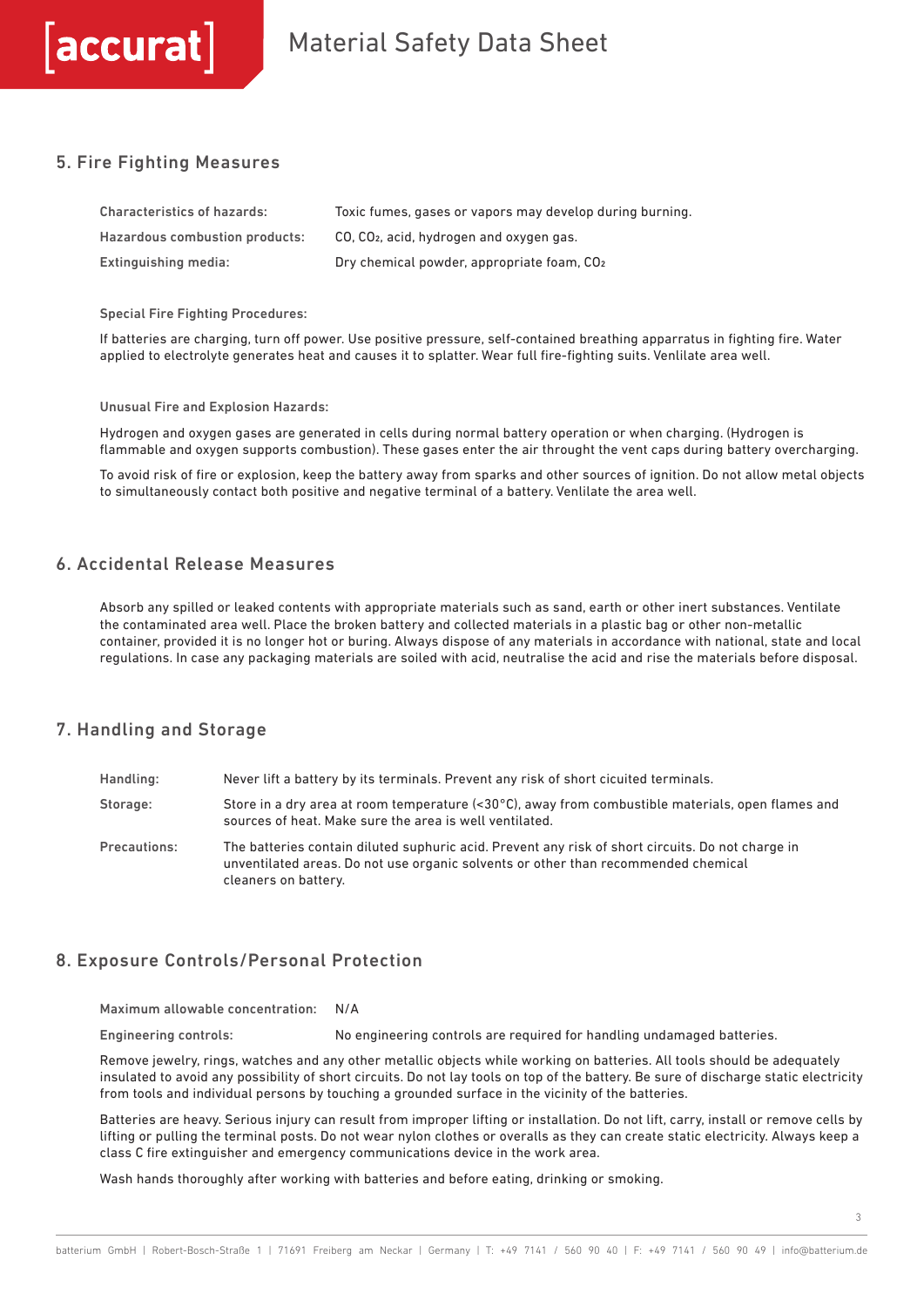### 9. Physical and Chemical Properties

N/A

## 10. Stability and Reactivity

| Chemical stability:                       | Stable under normal temperatures and pressures.                                                                                                           |
|-------------------------------------------|-----------------------------------------------------------------------------------------------------------------------------------------------------------|
| <b>Conditions to avoid:</b>               | Sparks and other sources of ignition. Prolonged overcharge. Fire and explosion<br>hazards due to possible hydrogen gas generation. Short circuits. Water. |
| Incompatibilities:                        | Oxidizing agents                                                                                                                                          |
| Decomposition products:                   | CO, CO <sub>2</sub> , acid, hydrogen and oxygen gas.                                                                                                      |
| Hazardous polymerization: Will not occur. |                                                                                                                                                           |

#### 11. Toxicological Information

This product does not elicit toxicological properties during routine handling and use.

#### 12. Ecological Information

| Ecological toxicity: | N/A                                                                |
|----------------------|--------------------------------------------------------------------|
| Biodegradability:    | N/A                                                                |
| Abiotic degradation: | N/A                                                                |
| Other hazards:       | The contained electrolyte may cause adverse environmental impacts. |

### 13. Disposal Considerations

Always recycle or dispose of batteries in accordance with national, state and local regulations.

Batteries must not be disposed of as ordinary trash. Do not incinerate or expose to high temperatures. Do not open, pierce, crush or otherwise damage the battery.

#### 14. Transport Information

| UN No.:               | 2800  |
|-----------------------|-------|
| Proper shipping name: | N/A   |
| Packing group:        | N/A   |
| DOT:                  | Unreg |

ulated. Meets the requirements of 49 CFR 173, 159 (d). Does not require marking with identification number or hazard label. Not subject to hazardous shipping paper requirements.